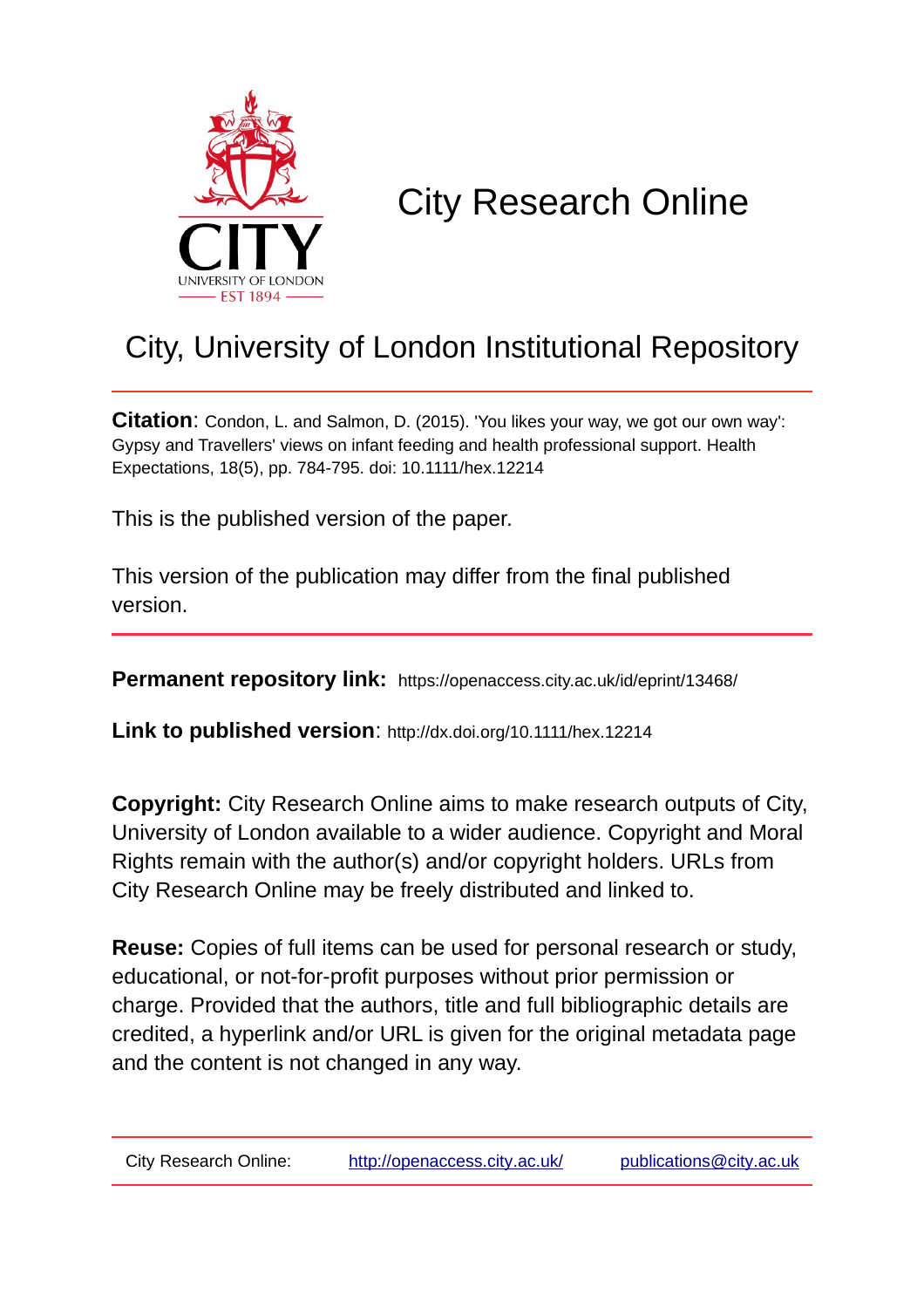## 'You likes your way, we got our own way': Gypsies and Travellers' views on infant feeding and health professional support

Louise J Condon BA (hons) RGN RM HV diploma MSc PhD\* and Debra Salmon RGN BA (hons) HV diploma MSc PhD†

\*Senior Lecturer, Department of Nursing and Midwifery, Faculty of Health and Applied Sciences, University of the West of England and †Professor of Community Health and Nursing, Department of Health and Social Science, Faculty of Health and Applied Sciences, University of the West of England, Bristol, UK

## Abstract

#### Correspondence

Louise Condon, BA (hons) RGN RM HV diploma MSc PhD Senior Lecturer Department of Nursing and Midwifery, Faculty of Health and Life Sciences Glenside Campus University of the West of England Bristol BS16 1DD, UK E-mail: louise.condon@uwe.ac.uk

Accepted for publication 25 April 2014

Keywords: ethnicity, Gypsies and Travellers, health professional support, health promotion, infant feeding, provision of health service

**Background** Gypsies and Travellers are known to have poor health status and access to health services, even in comparison with other ethnic minority groups. People from this stigmatized ethnic group are rarely consulted about their health needs or health service provision. Optimal infant feeding in the first year of life has the potential to improve lifelong health.

**Objective** The aim of this study was to explore mothers and grandmothers' views on feeding in the first year of life, including the support provided by health professionals.

Methods Semi-structured interviews were conducted with a purposively selected sample of 22 mothers and grandmothers of English Gypsy, Irish Traveller and Romanian Roma ethnicity between November 2011 and February 2012 in a city in south-west England.

Results Few women perceived themselves as requiring help from health professionals in infant feeding, as acceptable and accessible support was available from within their own communities. Roma mothers described a tradition of breast-feeding and appropriately timed weaning, while English Gypsies and Irish Travellers customarily practised less healthy infant feeding. When mothers requested support, health service provision was often found inadequate.

**Conclusion** Exploring the views of Gypsies and Travellers is important to gain insight into the provision of health services for this marginalized ethnic group. This study has implications for policy and the practice of health professionals, in indicating the customary feeding behaviours of some Gypsy and Travellers, and highlighting areas meriting culturally sensitive health promotion.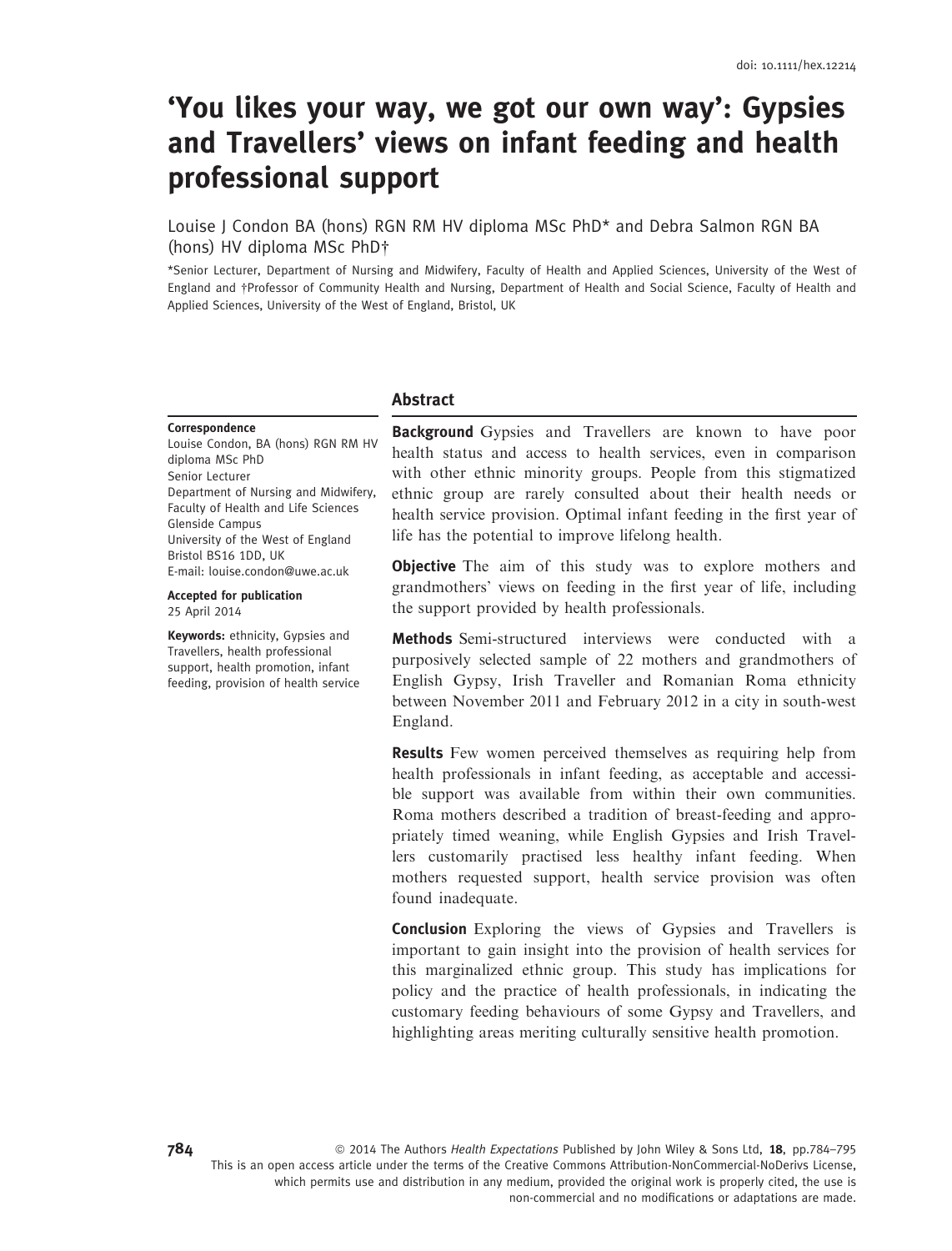### Introduction

Gypsies and Travellers are recognized as one of the most disadvantaged minority groups in the United Kingdom and globally. Research into the health needs of this group is an emerging field, and Gypsies and Travellers could justly be described as an 'invisible minority'<sup>1</sup> in being rarely captured in health statistics, unassertive of their health needs and with few champions. $2,3$ In the United Kingdom, Gypsies and Travellers are known to have poorer health status and a higher risk of mortality than socio-economically matched comparison groups<sup>4</sup> and to experience health inequalities which are greater than could be expected simply from socio-economic disadvantage or from belonging to a minority ethnic group.5 Gypsies and Travellers access to health services is also known to be poor.<sup>6,7</sup> In several European countries, Roma people have been shown to have poorer health than other ethnic groups and poorer access to health services,  $8-10$ and a recent literature review identified a higher prevalence of both communicable and noncommunicable disease in the Roma community with significantly shorter life expectancies than national averages.<sup>11</sup> Gypsies and Travellers share a history of persecution and rejection by mainstream society, which continues today.<sup>12–15</sup>

The umbrella term 'Gypsies and Travellers' covers a diversity of people, including continental Roma, English and Welsh Gypsies and Irish and Scottish Travellers.<sup>3</sup> In the 2001, UK census 'Gypsy or Irish Traveller' was included as an ethnic category for the first time. Gypsies have a shared common history, language and oral literature<sup>4</sup> and share with Travellers beliefs about the centrality of the family as a social structure, nomadism and ideals of purity which influence hygiene in daily life and behaviour towards the opposite sex.<sup>13,16</sup> A component of the Gypsy–Traveller identity is a strong awareness of the differences between Gypsy culture and that of the majority population,  $17,18$  which has been described as contributing to Gypsies' and Travellers' ability to maintain a unique identity as 'internal-outsiders' within often hostile host populations.<sup>16</sup> Some community values

such as taking a pride in resilience and resourcefulness, particularly in children, and setting a higher value on lived experience above learning from books diverge from those of the settled community.<sup>13</sup> The common use of the word 'gauje' or 'gorgio' to describe non-Gypsies emphasizes the status of Gypsy–Travellers as 'a race apart' who share defined cultural characteristics which define and confirm their unique identity.<sup>18</sup>

Given the poor health outcomes experienced by Gypsies and Travellers, it is important to explore their views on the services they receive from health providers and to establish their primary health needs. It has been noted that Roma women are often overlooked in health research due to dual discrimination, both ethnic and gender, within and outside the community, $19$  and there is currently little qualitative research exploring women's views on maternal and child health and the health services provided. The UK Healthy Child Progamme<sup>20</sup> stipulates that mothers should be visited antenatally to support infant feeding and that postnatal visits should promote breast-feeding, with introduction of solids foods at around 6 months, as recommended by the World Health Organization. $21$  Encouraging engagement with children's preventive health services has been recognized as the starting place for reducing health inequalities among Gypsies and Travellers, particularly in the area of nutrition.<sup>11</sup> How a baby is fed in the first year of life has an impact upon health in the long and short term.<sup>21–23</sup> Breast-fed babies are less likely to experience morbidity in the first year of  $life^{24}$  and to have a reduced risk of diabetes, hypertension and obesity in later life.<sup>25</sup> Health benefits for mothers who breast-feed include a reduced risk of breast and ovarian cancer and type 2 diabetes.<sup>24</sup>

In the United Kingdom, infant feeding behaviour is strongly related to socio-economic class and ethnicity, with highly educated professional women most likely to breast-feed among the White community, but mothers from non-White ethnic minority groups more likely to breast-feed than the general population.<sup>22</sup>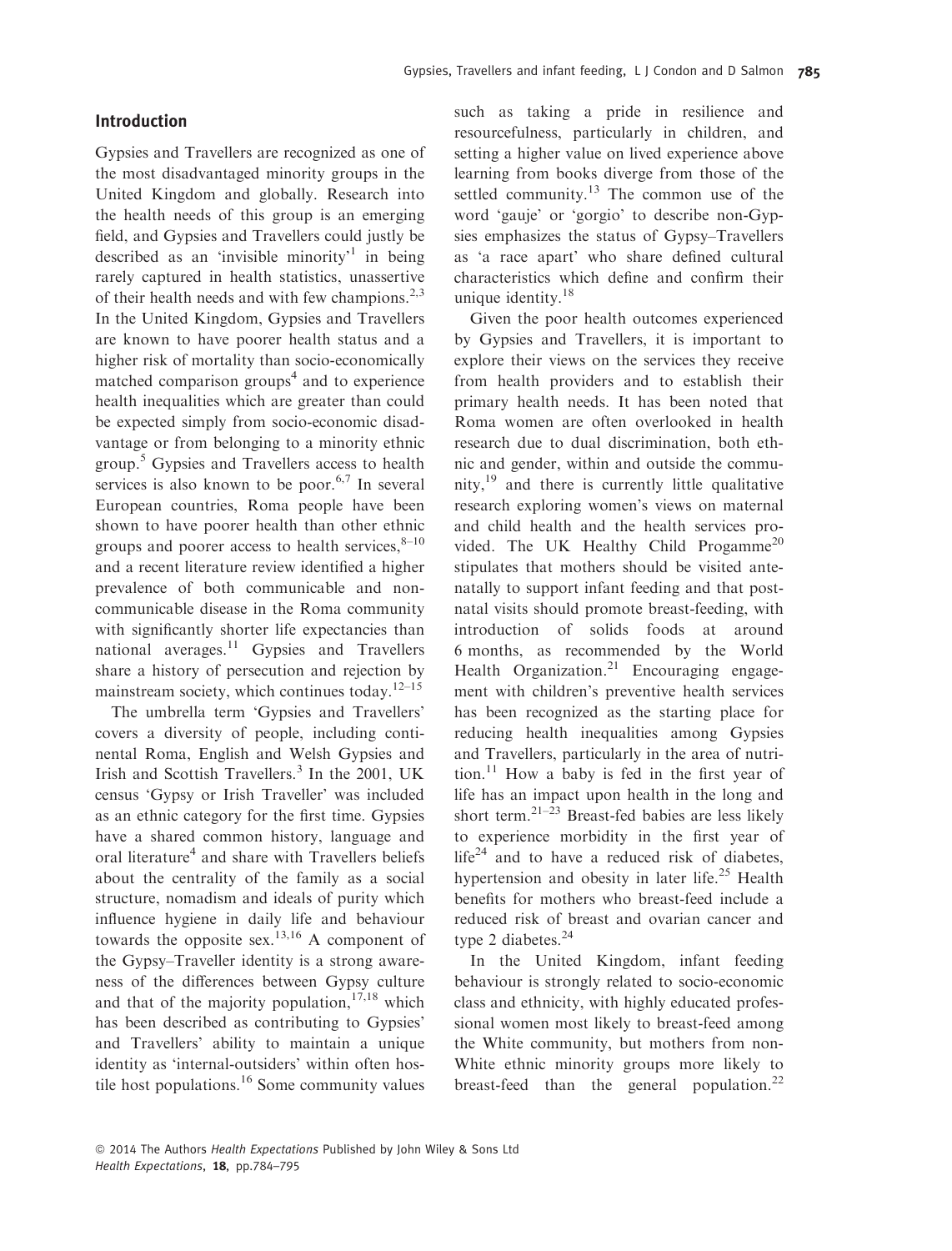Despite exclusive breast-feeding for 6 months being advised, only 34% of babies in the United Kingdom are breast-fed at all at 6 months of age and only  $1\%$  exclusively.<sup>22</sup> A small quantitative study of Gypsies' and Travellers' feeding practices in one primary care trust in England, suggested very low breast-feeding rates, with only 3% estimated to have initiated breast-feeding and none continuing to 6– 8 weeks (data based on health visitors' reports); however, a survey of 20 Gypsy– Traveller women suggested a rate of 15% who had ever breast-fed.<sup>26</sup> Breast-feeding rates were found to be slightly above average among Roma mothers in Serbia<sup>27</sup>, but no difference was identified between the duration of breastfeeding for Czech and Roma children (a median duration of 3 months breast-feeding in both groups).<sup>28</sup> No studies have looked at weaning practices among Gypsies and Travellers, although these are recognized as being important in relation to continuation of breastfeeding, $2<sup>2</sup>$  and to later eating habits which have an impact upon risk of obesity and cardiac disease.29,30 The aim of this study was to explore the views of Gypsy–Traveller mothers and grandmothers on infant feeding and health service provision.

## Methods

#### Research design

A qualitative approach was taken to provide rich data in this under explored area. Semistructured interviews were conducted with a purposive sample of mothers and grandmothers from English Gypsy, Irish Traveller and Romanian Roma communities between November 2011 and February 2012. Grandmothers were included as they are considered to have an influence upon mothers' infant feeding choices.<sup>31</sup> The sample size was designed to facilitate in depth exploration of the subject and allowed the comparison of the views of Roma mothers and grandmothers with their English Gypsy and Irish Traveller counterparts.

The study took place in Bristol, England.

#### Participants

Twenty-two mothers and grandmothers were recruited, half from the Roma community, and half from English Gypsy and Irish Traveller backgrounds (see Table 1 for demographic details). Inclusion criteria were as follows:

- 1. Mothers of Roma, English Gypsy or Irish Traveller ethnicity with a child aged 3 years or under
- 2. Grandmothers of Roma, English Gypsy or Irish Traveller ethnicity with one or more grandchildren

Recruitment was carried out by a researcher (LC), following introductions by local authority and voluntary workers who were either members of, or well-known to, the community. These workers initially identified potential participants, and the researcher checked inclusion criteria at interview, including the participant's own self-definition of ethnicity. One interviewee was excluded at interview as she did not agree that her ethnicity was Irish Traveller, despite the link worker having identified her as such. Participants were interviewed in their homes or in a community setting, including a church. Travelling participants were interviewed in their homes on both privately owned and council caravan sites. The sample size was achieved with consideration to Ritchie et al.'s view that further data collection would lead to diminishing returns in terms of new insights and ideas gained.<sup>32</sup>

### Ethics

Ethical consent was granted by a university ethics committee (application number HSC/11/09/ 89). Participant information sheets were used to introduce the study to potential participants. All were given directly to study participants by a link worker who could explain the content; the researcher visited a few days later in the company of a link worker to offer an interview. Prior to interview, the researcher read the information sheet with each participant and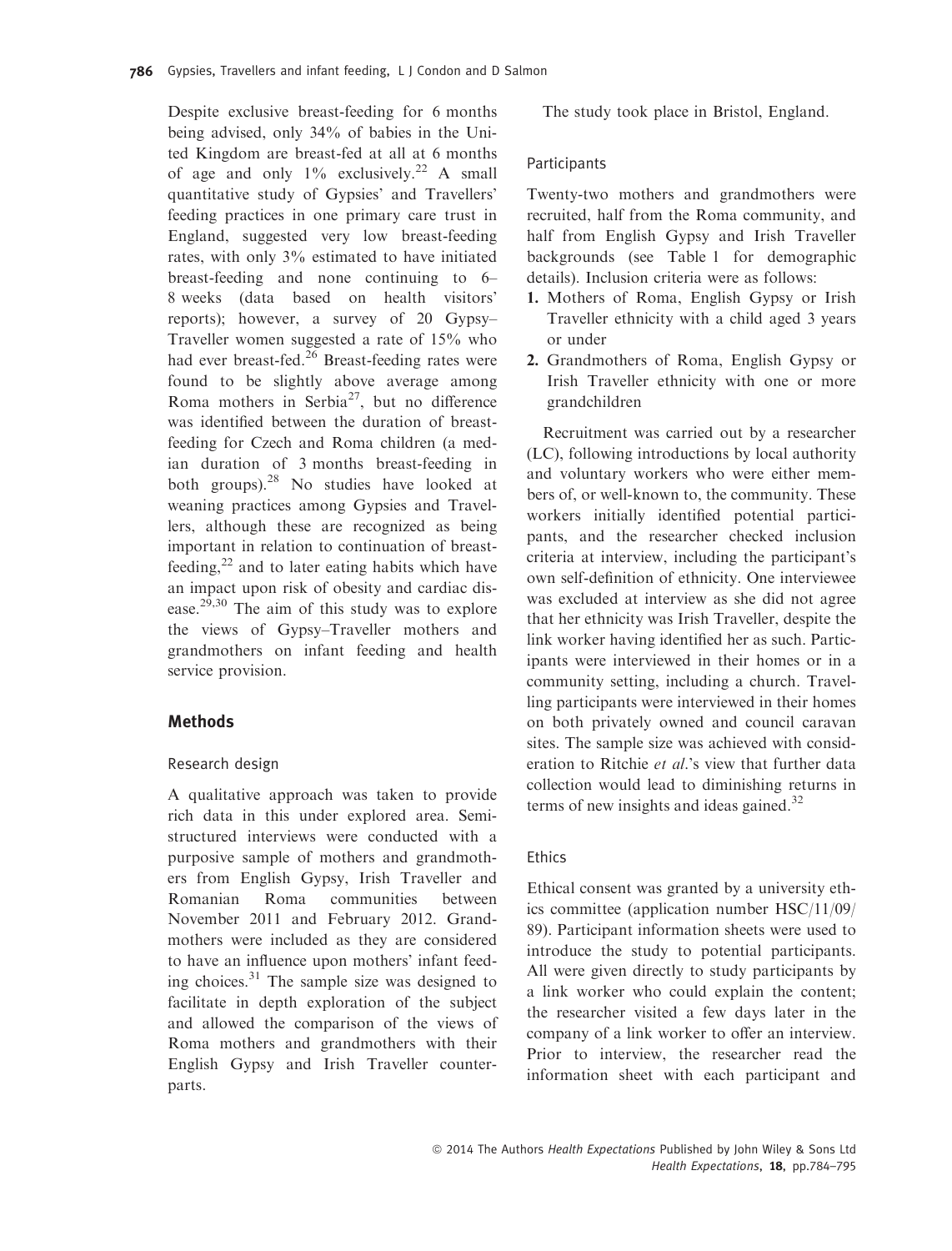|                                             | Romanian           |                    |                    |
|---------------------------------------------|--------------------|--------------------|--------------------|
|                                             | Roma               | Irish Travellers   | English Gypsies    |
| Total number of respondents                 | 11                 | 6                  | 5                  |
| Average number of children                  | 4.5 (range $2-7$ ) | 3.1 (range $1-6$ ) | 3.0 (range $1-5$ ) |
| Average age at birth                        | 17 years (range    | 19 years (range    | 22 years (range    |
| of first child                              | $15-24$ years)     | $17-23$ years)     | $20-26$ years)     |
| Number of mothers                           | 9                  | 3                  | 3                  |
| Average age of mothers<br>at interview      | 27 years           | 22 years           | 26 years           |
| Number of grandmothers                      | $\overline{2}$     | 3                  | 2                  |
| Average age of grandmothers<br>at interview | 43 years           | 49 years           | 55 years           |
| Any educational qualifications              | 0                  | 0                  | $1(1 \times NVO)$  |
| Housed                                      | 11                 |                    | $\mathbf 0$        |
| <b>Travelling</b>                           | $\Omega$           | 5                  | 5                  |
| Consented to audiotaping<br>of interview    | 7/11               | 1/6                | 4/5                |

Table 1 Demographic details of participants

NVQ, National Vocational Qualification (a UK occupational qualification).

completed a consent form, thus ensuring that participants were able to 'opt out' if they wished at this stage. All written materials were translated into Romanian for Roma participants and also read through at interview by an interpreter. Consent was requested for audiotaping and use of anonymized quotations, in addition to participation. To preserve anonymity, quotations are presented below using the chronological number of the interview.

#### Data collection

Questions were based upon a topic guide developed in collaboration with the steering committee, which included local experts in infant feeding and nutrition in addition to two members of Gypsy–Traveller ethnicity. The topic guide was focused on personal experience of milk and solid feeding, as well as perceived family and community views of infant feeding. Only one Roma participant spoke English, so interviews with the Roma were conducted in Romanian, with professional interpreters providing concurrent translation. For all Roma participants, Romanian was a second language; no Romany-speaking interpreters existed in Bristol. Liamputtong<sup>33</sup> suggests that in cross-cultural research, interpreters are best

considered as joint researchers, as in facilitating communication through translation, they play a part in shaping the data collected. Both interpreters who took part in the project were well-known to the community and often acted as interpreters in health and educational settings.

Permission was requested to audiotape the interview. Where participants agreed to audiotaping, interviews were subsequently transcribed. For the remainder, the interviewer (LC) documented responses contemporaneously by hand. No participants objected to notes being taken, but some interviewees felt that 'no Traveller' would allow their voice to be recorded. A sample of audiotaped interviews with Roma participants was checked for validity of translation by an independent Romanian interpreter; all were confirmed to be accurate.

#### Data analysis

Data were coded using NVivo 9 as part of data analysis using a framework approach by which data are classified and organized according to key themes and concepts.<sup>34</sup> Members of the steering group contributed to the preliminary identification of codes from iterative reading of transcripts and contemporaneous notes and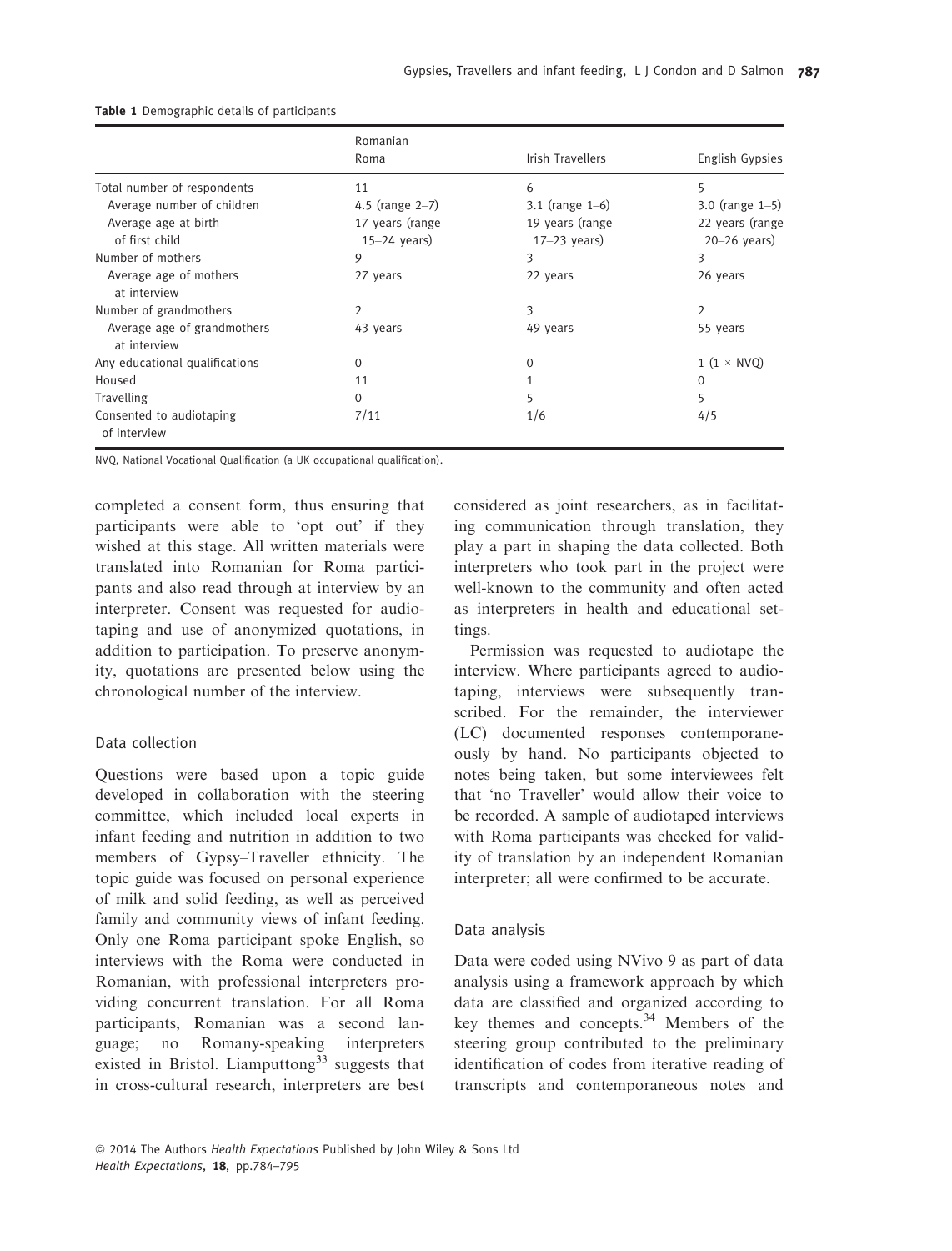reached agreement on emergent categories. Following coding of all transcripts, LC and DS identified dominant themes and developed a conceptual framework from an interpretation of the data set as a whole. The framework approach allowed movement from raw data to abstraction in the analytical process, without losing the 'voice' of participants.<sup>35</sup>

## Results

Three dominant themes were identified as influencing infant feeding behaviour, which were common to all participants and related to the culture of their community. These themes were as follows: the centrality of the family, beliefs and traditions related to culture, and a travelling lifestyle. A fourth cross-cutting theme was identified as interaction with health professionals; this was interwoven with the themes relating to Gypsy and Traveller culture throughout. It was apparent that at many points, interactions with health professionals led to some conflict with beliefs and attitudes prevalent in the community, and these conflicts are brought out in the account below.

## Centrality of the family

Participants agreed that the family plays a large part in influencing infant feeding choices. Large families are commonplace among Gypsies and Travellers, and there is an expectation that older children help care for younger siblings. As a result, women considered that they had pre-existing knowledge and skills when they became parents. Few participants described themselves as requiring professional support in caring for children irrespective of age or number of children:

The Travelling community are reared up with children. I've always looked after children. I had younger sisters and always watched them.

Irish Traveller 6, mother

But I knew how to bring up children. I was married at 13... When you are small you are with

your mum, and she shows you how to do things. If she was going somewhere I would look after my younger brothers.

#### Roma 11, mother

I'll tell you again, my mum had 10 kids and I helped look after them, I didn't need to learn from scratch, I already knew. Some people don't know, they have to learn from scratch and they need people telling them what to do and what not to do.

#### English Gypsy 4, mother

Young motherhood increased participants' view of themselves as being highly experienced in all aspects of child care. Compared with the experiential knowledge that was easily available within the family, the advice of health professionals was often set at a low value by mothers and grandmothers.

I don't think they need any advice in feeding their children because it's passed on from their own mums and grandmothers.

Irish Traveller 1, grandmother

I've no idea when health visitors say to introduce baby dinners. I'm making a very bad showing... I think the health visitor advises 3 months but I would do what I thought, from my experience. Lots of health visitors haven't had a baby; they don't know anything about it, just what they have read.

#### Irish Traveller 4, mother

Contact with health services was described as less common in the past ('Early on they didn't want anything to do with Travellers, now it's more accepted.' Irish Traveller 5, grandmother), but English Gypsies and Irish Travellers now expected contact with midwifery and health visiting services. Roma women were sometimes unclear about difference in roles, referring to professionals generically as being 'from the doctor's'. All described a minimal service with little routine contact beyond the immediate post-natal period. Mothers took a pride in being capable mothers and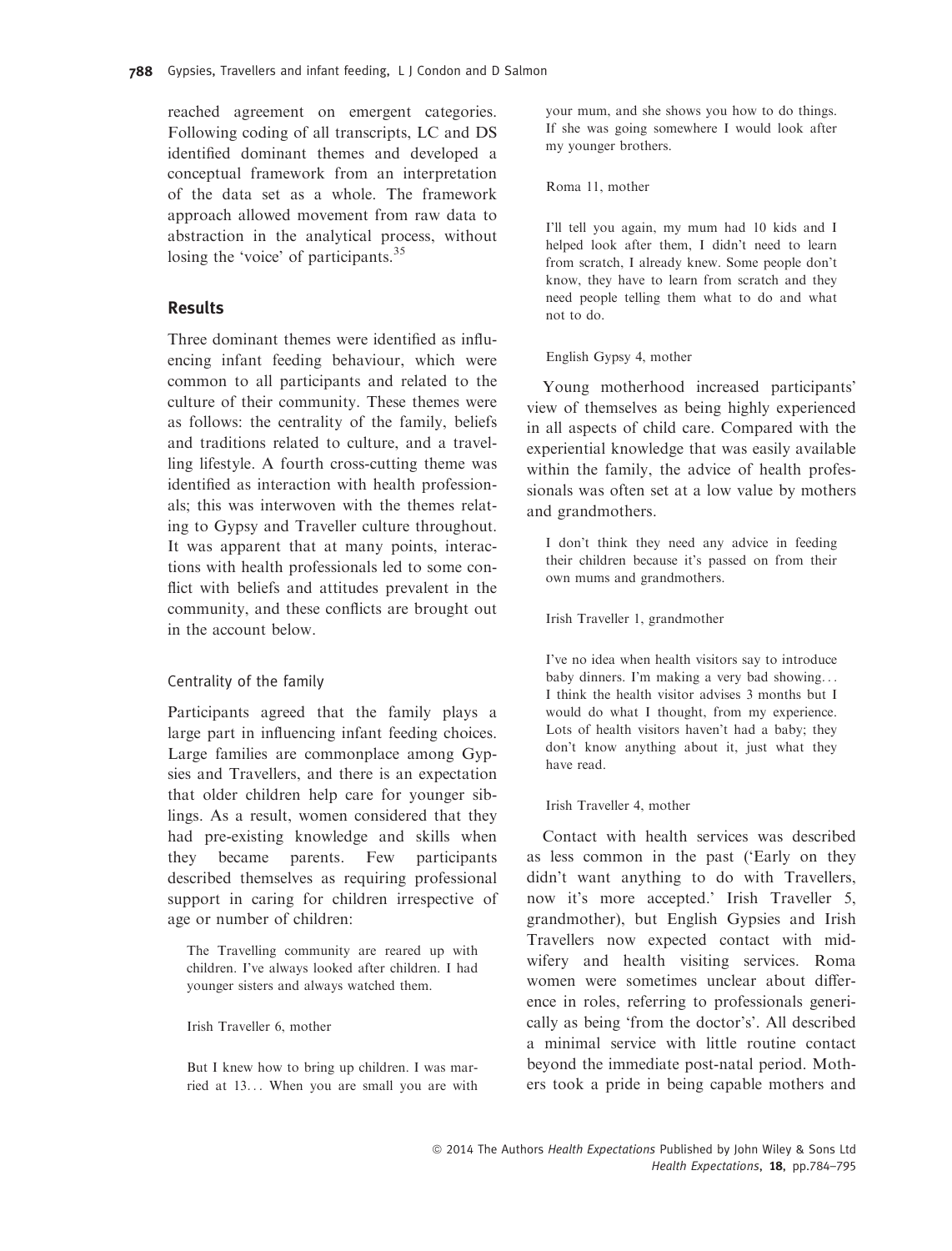did not see themselves as requiring extensive contact with health professionals.

The health visitor came once or twice and saw I could get along, now she doesn't come. Translated

Roma 3, mother

Health professionals were described by all groups as relying on written materials to give health promotion information, despite low literacy levels. Although none of the Roma interviewees read English, most mentioned having been given leaflets. Several non-Roma participants also could not read health promotion materials:

We received leaflets in English, about how to breast feed and what to expect when you're a Mum, but we don't actually know how to read in English. Translated

Roma 8, mother

She gave me some [leaflets], but I can't read, not unless I ask someone to read it, then I find out what's in it. I'd ask whoever was there but not a lot of people read. It's difficult if you need someone to read. I just looked at the pictures, but I didn't often look in the book.

#### Irish Traveller 4, mother

These contacts often served to highlight the differences between Travelling people and the settled community. Many participants had little contact with people outside their community and were aware only of their own infant feeding norms. English Gypsy and Irish Traveller participants frequently expressed pride in their culture, and where there was opposition between family traditions and health professional advice, a common response was to reaffirm the positives about the community 'way'. One mother commented to the researcher:

Me meself, I like me own way of life, I've been brought up as a Romany Gypsy and that's the way I want me boys to be brought up to be truthful. I'm not racialist against outsiders, but what we call like 'gaujes' or house people like yourself...you likes your way, we got our own way.

English Gypsy 5, mother

Few demands were made on health services by Gypsy and Traveller mothers at the time of pregnancy and birth, and most health professionals were described as offering little beyond the minimum routine service.

#### Beliefs and traditions

All participants were well schooled in the norms of their community's feeding behaviours. Roma mothers described breast-feeding as the usual method of feeding, which babies much enjoyed. While the overriding reason given for preferring breast-feeding was its 'healthiness', very few specific health benefits of breast-feeding were cited. Participants placed more emphasis on ease and the fact it was common practice:

It is better to breastfeed because it is healthier. Translated

Roma 2, mother

Mother's milk is better. We don't give the bottle, you just put the breast in his mouth and that's it. You don't bother with making it. Translated

Roma 6, mother

Well it's easier because you don't have to spend the money on powder milk and bottles and all that stuff. You just give breast to the baby. And it's not just about the money; it's just that I find it better. Translated

Roma 8, mother

We raise them with the breast. Translated

Roma 10, grandmother

When a mother had a baby in the Roma community, help with breast-feeding was available from within the extended family. Mothers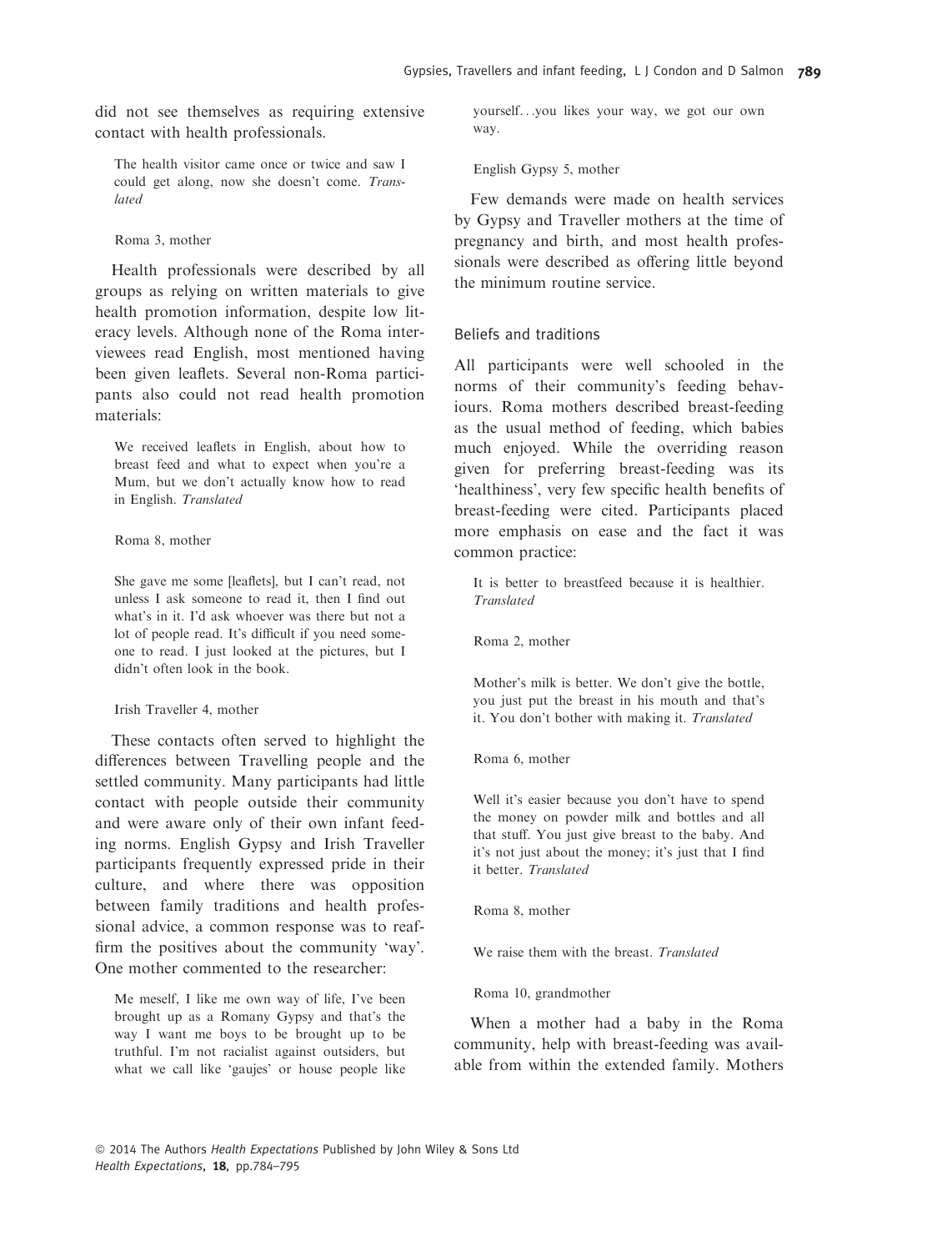could learn by watching others breast-feed, and some described being explicitly taught how to breast-feed by their own mother.

My mum showed him my breasts and she was showing this is how you do it... Then you take it out and you....pat him and when you feed him you put him like this. Translated

#### Roma 4, mother

By contrast, English Gypsies and Irish Travellers described a predominantly bottle-feeding culture. As with the Roma, feeding behaviours prevalent within the community were passed on to the next generation, but in this case, community knowledge was of how to prepare and store bottles of formula milk, and which brand to choose. Some harmful practices continued among English Gypsies and Irish Travellers including adding foods such as rusks in the bottle at an early age which was justified as being a customary practice and as having been recommended by health professionals in the past. Some of the younger mothers were aware that adding solid foods to bottles was no longer advised, citing the immaturity of the baby's digestive system as a reason to delay the introduction of solid foods. Both Irish Traveller and English Gypsy mothers continued with puréed foods beyond the recommended date (even up to 18 months), due to a fear that the baby would choke if offered finger foods. To avoid this, two mothers offered food which they had pre-chewed, a practice which was described as being a traditional custom among Gypsies.

Some Irish Traveller and English Gypsy mothers wished to try breast-feeding, primarily because they were aware of the health benefits.

#### English Gypsy 2, mother

There are more natural things in your own breast milk than are ever in formula...breast milk has more vitamins and stuff that they can't put in

SMA... I saw some Traveller girls who would dare to breastfeed and I wanted to try.

#### Irish Traveller 2, mother

Although most interviewees knew of a relative or friend who had breast-fed, choosing to initiate breast-feeding carried a sense of breaking a taboo. Breast-feeding was frequently described as not being part of the Gypsy or Traveller tradition, instead being something that 'gauje' women would do. Breast-feeding conflicted with ideals of female behaviour, such as covering the body at all times, particularly in the presence of the opposite sex. Many mothers considered that breast-feeding could only be carried out alone in a private place, not even in the presence of other women.

Breastfeeding is something that I would not do. I'd never do it, no one in my family would...You can't pull out a boob in front of a man, it would a bit embarrassing like... Some Travelling women do it, in the trailer.

#### Irish Traveller 6, mother

One mother stated that because men did not understand the health benefits of breast milk, they preferred women to bottle-feed.

Most Traveller men are old fashioned in their ways and strict about how women behave. These men think that giving the bottle is exactly the same without a woman exposing herself.

#### Irish Traveller 2, mother

The one instance where Irish Traveller and English Gypsy interviewees described themselves as actively seeking help from midwives and health visitors was in initiating and continuing breast-feeding. Advice was then sought from professionals because no skilled help was available from within their communities. While messages about the health benefits of breastfeeding were successfully assimilated, post-natal support for breast-feeding was described as insufficient, with professionals failing to grasp the extent of cultural taboos which made breast-feeding as a dangerously immodest act.

They said it was better for the baby, and so because they said that, I thought, go on then, I'll try it.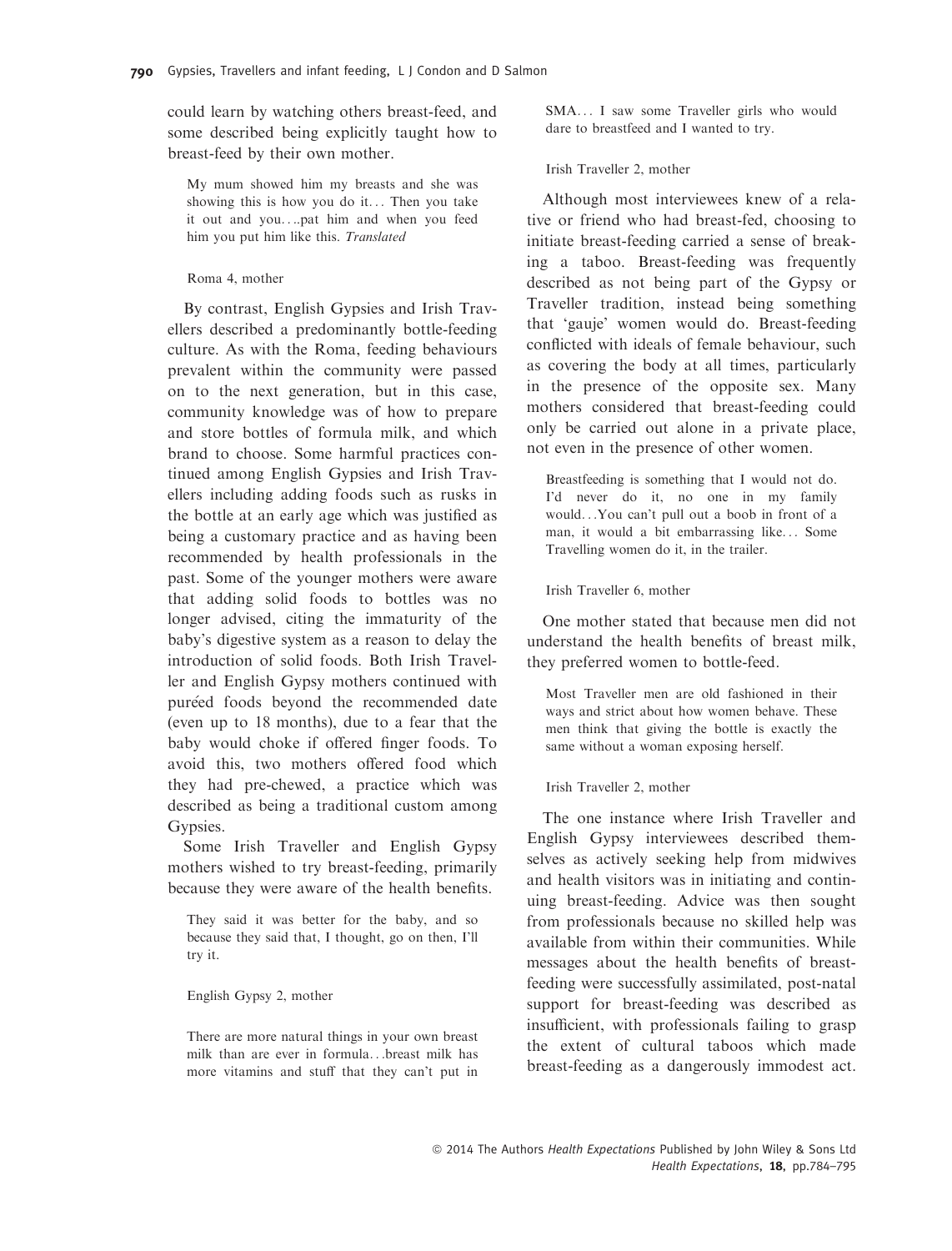A mother, who had bottle fed in hospital due to fear of being observed by visitors, received only telephone advice ('just carry on trying') from her midwife when she subsequently asked for help in attempting to breast-feed her baby at home. This parsimonious support offered by health professionals contrasted unfavourably with the support which was always available from within the family and community.

Two grandmothers had successfully breastfed for a prolonged period with support from health professionals. A warm, trusting relationship which had developed over time appeared a prerequisite for successfully supporting a mother to breast-feed.

I don't know what decided me to breastfeed, perhaps it was the midwife. With the last one I had the best service from the midwife. The health visitor for Travellers used to visit.... She was very supportive. She prompted me into it, coaxed me into it.

#### Irish Traveller 5, grandmother

Names of helpful and respected health professionals were known throughout the community even if they worked in another city. Participants considered that being informed about Gypsy–Traveller culture was an important characteristic of the respected health professional.

#### Travelling

Travelling was cited as a key factor in dictating feeding choices. Migration from Romania had led to some major changes in infant feeding practices. Grandmothers described a tradition in Romania of breast-feeding until around 2 years, with solid foods, such as polenta, pork and nettle soup, being introduced at around 5–6 months. However, once in the United Kingdom, some mothers started giving formula feeds, even though this had led to some problems with milk supply, babies refusing the breast and subsequent constipation. Commercially manufactured baby foods were given in place of solid family foods, sometimes as early as

4 weeks of age. Different reasons were ascribed to this change in infant feeding behaviour. One view was that migration led to mothers wanting to be 'more civilized' and thinking 'it is better to give the bottle' (Roma 10, grandmother). Several mothers stated that in the United Kingdom, they could afford to bottle-feed and give commercially made baby foods, and therefore did so. There was no evidence of awareness that a very high standard of infant nutrition was being replaced with a less healthy diet.

In Romania I didn't have the possibility to buy all the things I needed to bottle feed, so that's why I breast fed. Translated

#### Roma 7, grandmother

In Romania I did not have enough money for baby food; I had to feed the same food as everyone else.

#### Roma 11, mother

When asked about any potential long-term health benefits of breast-feeding for babies or mothers, no participant was aware of any impact on lifelong health. Two Roma women responded to this question by quoting a Gypsy proverb, 'How will a man live if he does not eat?' which places emphasis upon the importance of food to avoid starvation rather than seeking additional health benefits.

For Roma women, economic opportunities played a part in dictating infant feeding patterns. Some introduced formula feeds in order to be able to do housework, shop or work outside the home, as other family members could bottle-feed. Others clung to the traditional maternal role of which breast-feeding was seen as a part, in order to have freedom from paid labour.

Some [women] bottle feed their babies and they have other occupations like selling newspapers or doing something to get money .... I just stay at home and take care of the children and my husband goes and works... I'd rather stay at home, rather than going and selling newspapers. Translated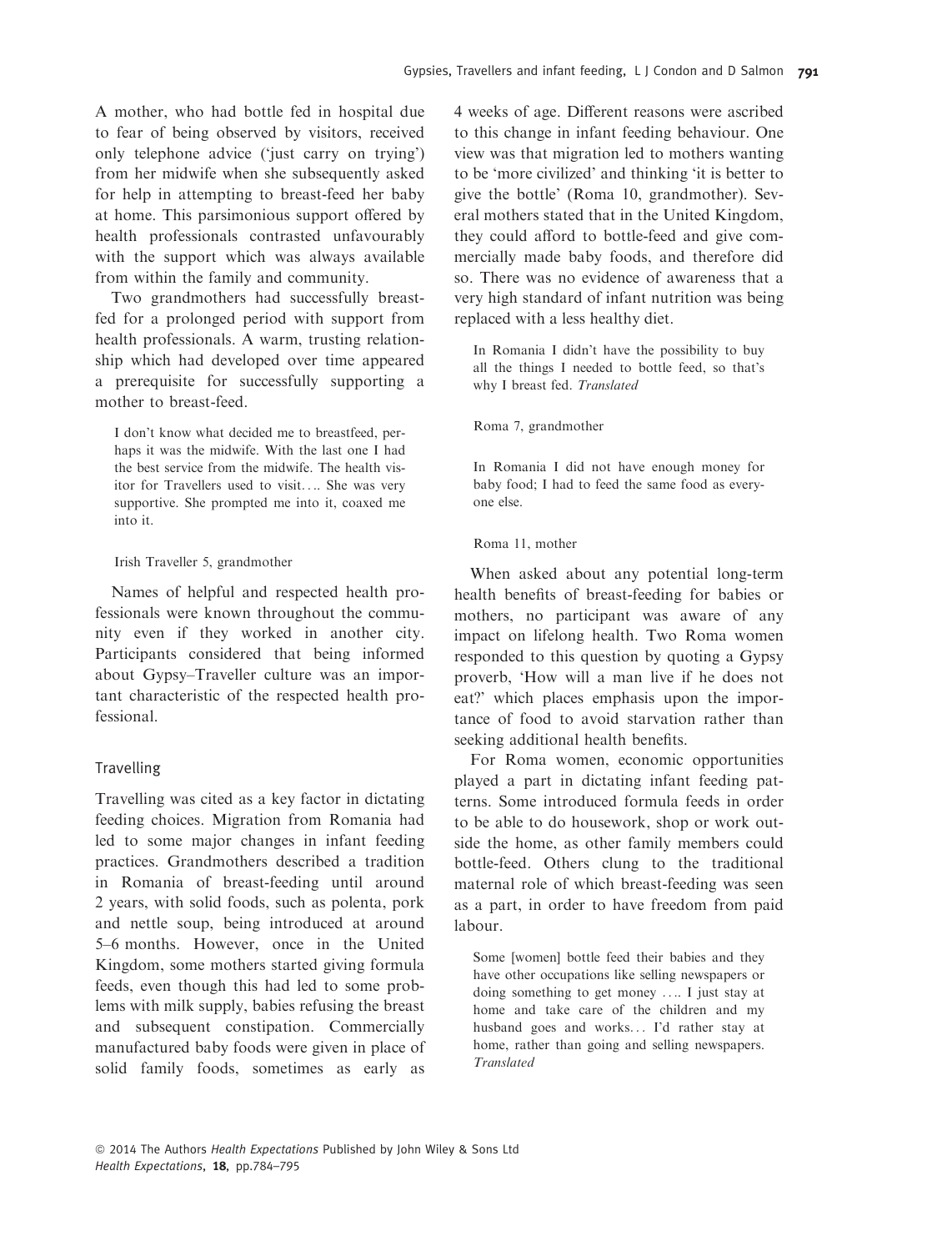#### Roma 1, mother

For English Gypsy and Irish Traveller, interviewees travelling could lead to disrupted contacts with health professionals due to moving between sites. For mothers who wanted to breast-feed, the lack of space in a caravan proved a problem. Breast-feeding while living in a caravan placed a responsibility on the mother to avoid the risk of offending others. The sociability of travelling life contributed to the difficulties of finding an acceptable place to breast-feed, and for some shortened the duration of breast-feeding.

I did try with the last one and I did it for a couple of months. If was difficult because I had no privacy... I didn't have a problem with breastfeeding but it was very hard living in a caravan with people in and out... I didn't mind giving up.

Irish Traveller 5, grandmother

#### **Discussion**

This qualitative study presents the views of Gypsy and Traveller mothers and grandmothers in an under explored area. Its strength lies in giving voice to women from a marginalized group to comment on the health services provided for them and to indicate in which aspects of infant feeding culturally sensitive health promotion could be developed. There are indications from this study that cultural beliefs about infant feeding between UK Gypsy–Travellers are not identical, and a wider range of views may have emerged from a larger sample. Limitations of the study include the use of Romanian, rather than Roma interpreters, which could reduce the ability of participants to express themselves, and the use of interpreters who had on-going contact with families in all aspects of their lives. However, this study adds to research which suggests that infant feeding in the United Kingdom is influenced by ethnicity and culture $36-38$  and indicates that a common Gypsy–Traveller identity influences infant feeding practices. Shared aspects of Gypsy life, such as observing defined

gender roles, having large families and living within a close community<sup>13,16</sup>, influence how mothers feed their babies.

This study has highlighted that common aspects of the Gypsy–Traveller identity affect feeding differently in different groups, a finding which has important implications for policy and practice in health promotion. In the Roma community, close family contact fostered sharing of expertise in breast-feeding. Studies of other ethnic groups have shown that migrant mothers who interact least with the host community are most likely to retain traditional feeding habits.38,39 Romanian Roma mothers exhibited a strong sense of community and could describe traditional feeding behaviours but took a pragmatic approach to changing these, particularly if infant feeding needed to fit in with the demands of paid and unpaid work. The economic necessity to return to work soon after delivery has been previously identified as a factor reducing migrant women's ability to breast-feed.<sup>40</sup> Roma women described limited involvement with health professionals and seemed unaware of the potential cost to infant and maternal health in switching to formula feeding and early weaning. Ceasing to practice traditional infant feeding behaviours, which are superior to the usual feeding practices of the UK settled population, poses an increased risk to child and maternal health. As Roma children are known to have a higher prevalence of health risk factors,  $41$  it is important to recognize where new risks are posed to child and maternal health.

In this study, English Gypsies and Irish Travellers exhibited a strong awareness of their political and cultural identity and commonly described their behaviour as characteristic of their community and unlike that of the 'gauje' or non-Gypsies. Shared infant feeding practices may play a part in maintaining family traditions and values, hence contributing to the community cohesion and resilience which can combat the effects of social disadvantage and racism.<sup>42</sup> Gypsies and Travellers have been noted to define their identity as much by what is rejected as by what is chosen, $18$  and in this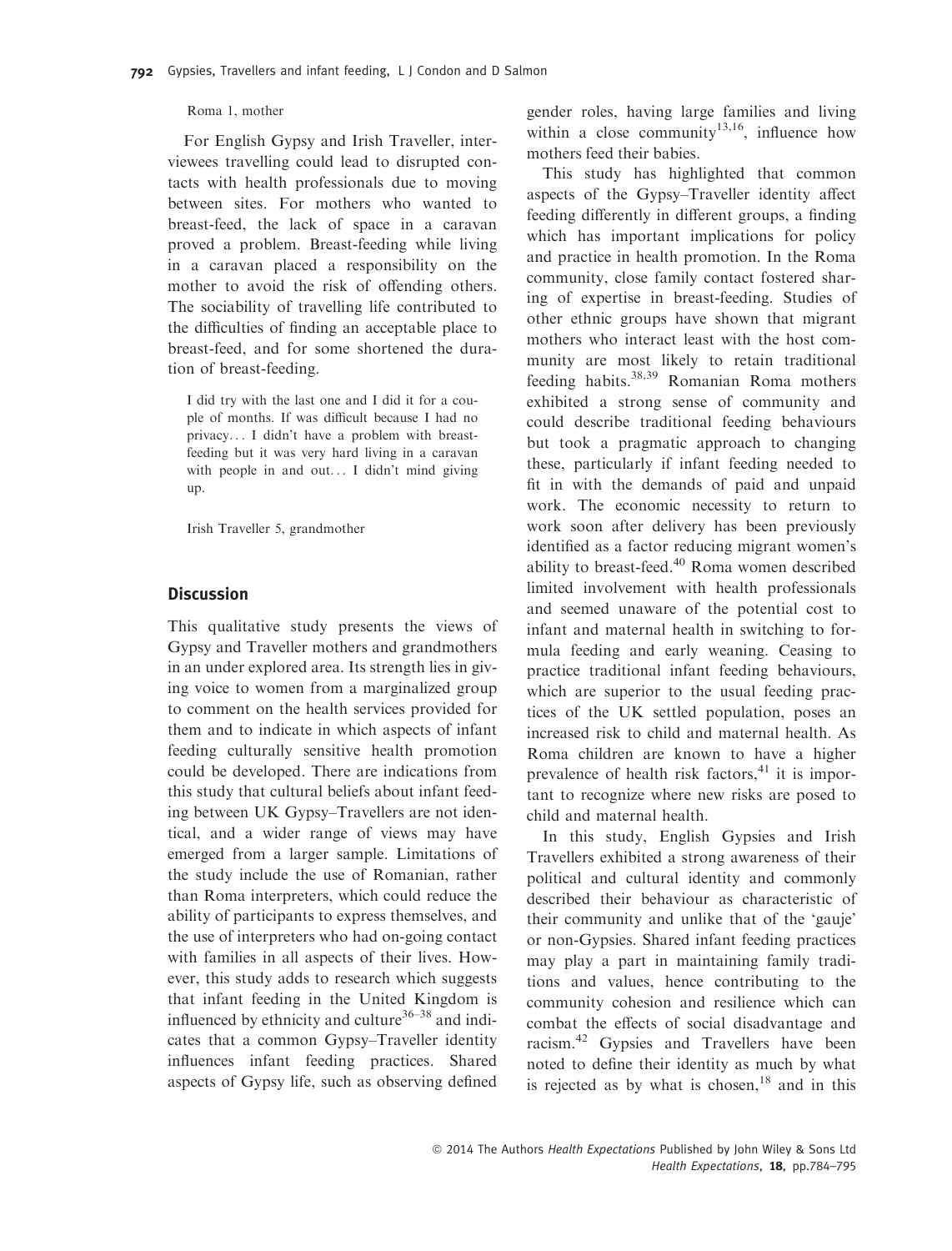study, the identification of practices, such as breast-feeding, as something that 'a Gypsy would not do' demonstrates this. Mothers who moved away from their community tradition by choosing to 'try' breast-feeding because of the health benefits were taking a highly radical step. As demonstrated in other studies, developing a relationship with a trusted health professional appeared to be a key factor in facilitating breast-feeding, particularly for mothers who face exceptional barriers.<sup>43,44</sup> In a community, where family support is ubiquitously present, it is vital that health professionals offer a responsive and accessible service. To this end, guidelines have previously been developed to assist health professionals in working effectively with Gypsies and Travellers.<sup>45</sup> Despite these, this study has highlighted again the futility of promoting the health benefits of breast-feeding in the ante-natal period while failing to provide an adequate service postnatally.<sup>46</sup>

The disadvantage experienced by Gypsies and Travellers is exemplified by the demographic details of participants (Table 1), which showed that participants had larger than average families, younger age of maternity and low educational achievement in comparison with the majority UK population; all these factors increase disadvantage and reduce life chances.<sup>47</sup> Given the emphasis on providing health promotion and support to the most disadvantaged in the Healthy Child Programme, it is remarkable that mothers in this study described receiving very little targeted support from health professionals. The frequency with which health professionals were reported as giving health education leaflets to women who did not read English suggests that cultural competency is undeveloped and not prioritized by practitioners.<sup>48</sup> McFadden et al. suggest that current provision of community breast-feeding support may be inappropriate and inaccessible to some women from minority ethnic backgrounds,49 and this study lends corroboration to this view. The effects of social disadvantage, exclusion and racism compound the difficulties faced by Gypsy–Travellers in adopting and

maintaining the most beneficial infant feeding behaviours.

## Conclusion

It is important to explore the views of Gypsies and Travellers in order to gain insight into their health needs and to address the extreme health inequalities they experience. This study has implications for policy and the practice of health professionals, both in indicating the customary feeding behaviours of some Gypsy and Traveller groups, and in suggesting how culturally sensitive support could facilitate optimal infant feeding practices. In a culture which prizes children, improving health outcomes by ensuring the best infant feeding is a potentially powerful health promotion message.

## Acknowledgements

Thanks are given to all participants and to link workers and interpreters. The following members of the steering group assisted with data analysis: Francesca Harris, Nicki Symes, Linda Vousden and Jessica Williams.

## Funding

This study was internally funded by the University of the West of England as part of the SPUR Early Career Researcher funding stream.

## Conflict of interest

There are no conflict of interests for either author.

## References

- 1 Bhopal R. Ethnicity, Race and Health in Multicultural Societies. Oxford: Oxford University Press, 2007.
- 2 Brown P, Scullion S, Martin P. Migrant Roma in the United Kingdom. Manchester: University of Salford, 2013.
- 3 Royal College of General Practitioners. Improving access to health care for Gypsies and Travellers,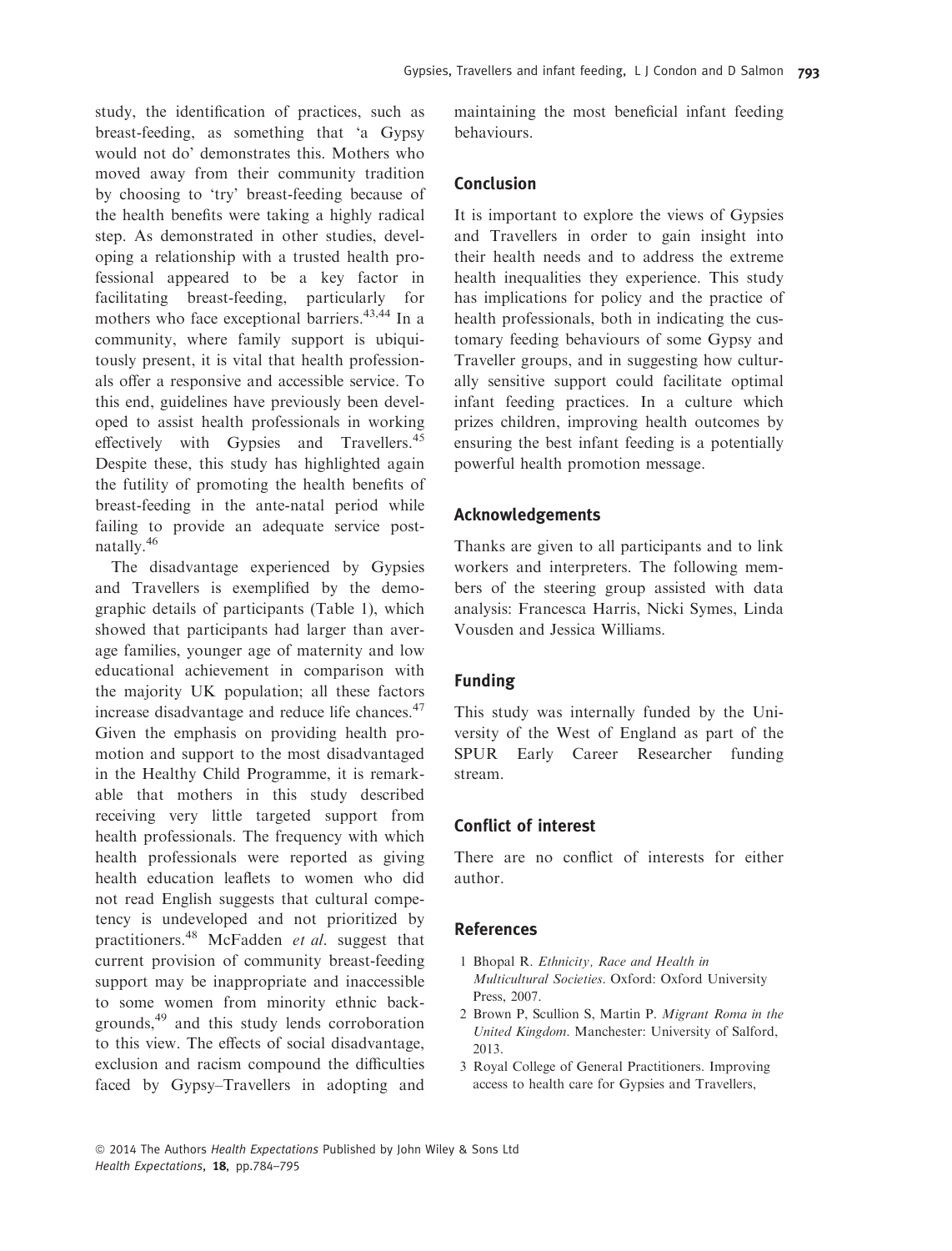homeless people and sex workers, 2013. Available at: http://www.rcgp.org.uk/news/2013/December/~/ media/Files/Policy/A-Z-policy/RCGP-Social-Inclusion-Commissioning-Guide.ashx, accessed 14 January 2014.

- 4 van Cleemput P, Parry G. Health Status of Gypsy-Travellers. Journal of Public Health Medicine, 2001; 23: 129–134.
- 5 Parry G, van Cleemput P, Peters J, Walters S, Thomas K, Cooper C. Health status of Gypsies and Travellers in England. Journal of Epidemiology and Community Health, 2007; 6: 198–204.
- 6 Parry G, van Cleemput P, Peters J et al. The health status of gypsies and travellers in England. Report of Department of Health Inequalities in Health Research Initiative Project, 2004; 121: 7500.
- 7 van Cleemput P. Social exclusion of Gypsies and Travellers: health impact. Journal of Research in Nursing, 2010; 15: 315–327.
- 8 Gualdi-Russo E, Zironi A, Dallari G, Toselli S. Migration and health in Italy: a multiethnic adult sample. Journal of Travel Medicine, 2009; 16: 88-95.
- 9 Janevic T, Jankovic J, Bradley E. Socioeconomic position, gender, and inequalities in self-rated health between Roma and non-Roma in Serbia. International Journal of Public Health, 2012; 57: 49–55.
- 10 Colombini M, Rechel B, Mayhew S. Access of Roma to sexual and reproductive health services: qualitative findings from Albania, Bulgaria and Macedonia. Global Public Health, 2012; 7: 522–534.
- 11 Parekh N, Rose T. Health inequalities of the Roma in Europe: a literature review. Central European Journal of Public Health, 2011; 19: 139–142.
- 12 Coxhead J. The Last Bastion of Racism? Gypsies, Travellers and Policing. London: Trentham Books Limited, 2007.
- 13 Liégeois J-P. Roma in Europe. Strasbourg: Council of Europe, 2007.
- 14 Cemlyn S. Human rights and Gypsies and Travellers: an exploration of the application of a human rights perspective to social work with a minority community in Britain. British Journal of Social Work, 2008; 38: 153–173.
- 15 Amnesty International Human Rights on the Margins. Roma in Europe. London: Amnesty International UK, 2010.
- 16 Bancroft A. Roma and Gypsy Travellers in Europe: modernity, race, space and exclusion. Aldershot: Ashgate Publishing, 2005.
- 17 Hawes D, Perez B. The Gypsy and the State, 2nd edn. Bristol: Policy Press, 1996.
- 18 Kiddle J. Traveller Children: A Voice for Themselves. London: Jessica Kingsley Publishers Ltd, 1999.
- 19 Földes M, Covaci A. Research on Roma health and access to healthcare: state of the art and future challenges. International Journal of Public Health, 2012; 57: 37–39.
- 20 Department of Health Healthy Child Programme: Pregnancy and the First 5 Years of Life, 2009. Available at: https://www.gov.uk/government/ publications/healthy-child-programme-pregnancy -and-the-first-5-years-of-life, accessed 14 January 2014.
- 21 World Health Organisation. Global Strategy for Infant and Young Child Feeding. Geneva: World Health Organisation, 2003.
- 22 McAndrew F, Thompson J, Fellows L, Large A, Speed M, Renfrew M. Infant Feeding Survey 2010. London: Health and Social Care Information Centre, 2012.
- 23 EU Project on Promotion of Breastfeeding in Europe. The Protection, Promotion and Support of Breastfeeding in Europe: a Blueprint for Action (Revised). Luxembourg: European Commission, 2008.
- 24 Ip S, Chung M, Raman G et al. Breastfeeding and maternal and infant health outcomes in developed countries. Rockville, MD: Agency for Healthcare Research and Quality (US), 2007 (Evidence Reports/Technology Assessments, No. 153.) Available at: http://www.ncbi.nlm.nih.gov/books/ NBK38337.
- 25 Horta B, Bahl R, Martines J, Victora G. Evidence on the Long Term Effects of Breastfeeding. Geneva: World Health Organisation, 2007.
- 26 Pinkney K. The practice and attitudes of Gypsy and Traveller women towards early infant feeding Community. Practitioner, 2012; 85: 26–29.
- 27 Janevic T, Petrovic O, Bjelic I, Kubera A. Risk factors for childhood malnutrition in Roma settlements in Serbia. BMC Public Health, 2010; 10: 509.
- 28 Dostal M, Topinka J, Sram R. Comparison of the health of Roma and non-Roma children living in the district of Teplice. International Journal of Public Health, 2010; 55: 435–441.
- 29 Northstone K, Emmett P, Nethersole F. The effect of age of introduction to lumpy solids on foods eaten and reported feeding difficulties at 6 and 15 months. Journal of Human Nutrition and Dietetics, 2001; 14: 43–54.
- 30 Coulthard H, Harris G, Emmett P. Delayed introduction of lumpy foods to children during the complementary feeding period affects child's food acceptance and feeding at 7 years of age. Maternal & Child Nutrition, 2009; 5: 75–85.
- 31 Ingram J, Johnson D, Hamid N. South Asian grandmothers influence on breastfeeding in Bristol. Midwifery, 2003; 19: 318–327.